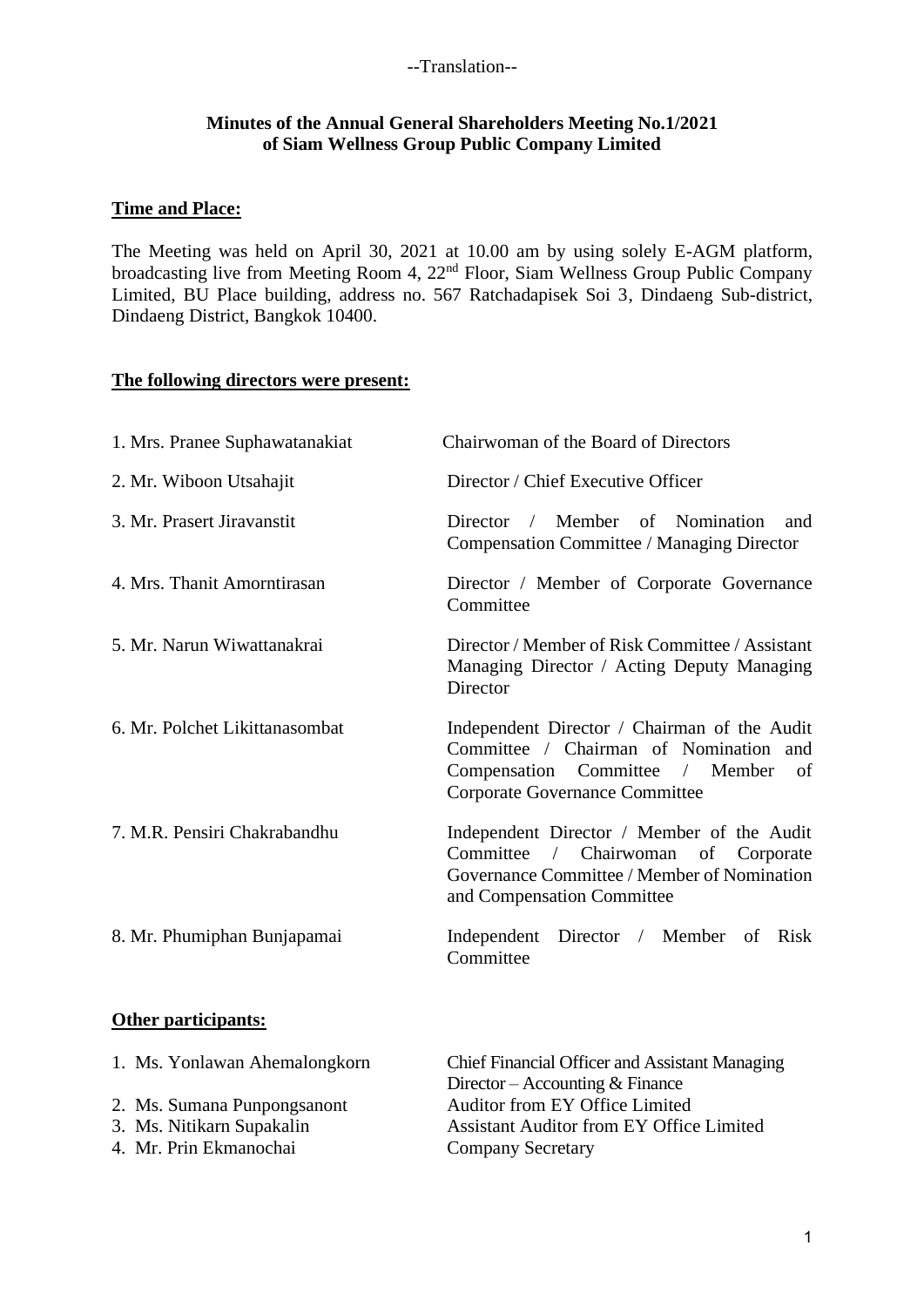88.88% of all directors attended of this Meeting. (Mr. Phumiphan Bunjapamai attended the meeting via E-AGM platform whilst Mrs. Kobboon Srichai could not attend the meeting as she was attending other company's shareholders meeting)

## **Commencement:**

As Chairwoman of the Board of Directors, Mrs. Pranee Suphawatanakiat presided as Chairwoman of the Meeting as prescribed by the Company's Articles of Association No. 41.

**Chairwoman** thanked all the shareholders and informed the shareholders that there were 1 shareholder, holding aggregate amount of 1 share, and 286 proxies holding aggregate amount of 645,236,751 shares (75.4663% of total vote) attended the Meeting. The 287 shareholders and proxies who attended the Meeting through E-AGM platform held 645,236,752 shares, equivalent to 75.4663 percent of the Company's issued shares, which are 854,999,928 shares, constituting a quorum of the Meeting as prescribed by the Company's Articles of Association No. 38 Re: The Annual General Meeting.

The Chairwoman then proceed the Meeting with the following agenda items:

**Chairwoman** has assigned Mr. Prin Ekmanochai, Company Secretary, to conduct the Meeting and explain the rules and Company's Articles of Association and voting procedures.

**The Conductor** informed the shareholders that due to the situation of the spread of COVID-19, a dangerous communicable disease according to the announcement of the Ministry of Public Health which has generated a new wave of outbreaks during this month. As a result, the company has to postpone the meeting from April 9, 2021 to today and will hold the meeting only in electronic format by Quidlab Company Limited, a service provider that received a certificate for electronic conference control system. According to the information security standard of the meeting control system of the Electronic Transactions Development Agency whom is the manager of the meeting this time. It will broadcast live from the meeting place. According to the rules and procedures prescribed by the law in order to comply with the guidelines the Stock Exchange of Thailand requests for cooperation and it follows the order of the 25th Bangkok Metropolitan Administration's Announcement. The Company apologizes to everyone for the inconvenience caused by postponement of the said meeting here.

In addition, Mr. Prin Ekmanochai informed that this year there were 2 directors resigned before the end of term. Therefore, the Nomination and Remuneration Committee selected 2 directors to propose to the Board of Directors' meeting. The Board of Directors considered and passed a resolution on February 22, 2021 to elect two directors to take the position of Company Directors in place of the resigned director as follows:

1. Mrs. Kobboon Srichai, age 55, appointed the Company's director as an independent director. to replace Mr. Chaiyut Thienvuttichai who has resigned. The term of directorship is equal to the period remaining by Mr. Chaiyut Thienvuttichai, which is 1 year. In addition, the Board of Directors' meeting has also appointed her to serve as a member of the Company's subcommittee as Audit Committee and Chairwoman of the Risk Committee

2. Mr. Phumiphan Bunjapamai, age 58, has been appointed as a director of the Company as an independent director to replace Mrs. Supee Pongpanich who has resigned. The term of directorship is equal to the period remaining by Mrs. Supee Pongpanich, which is 1 year. In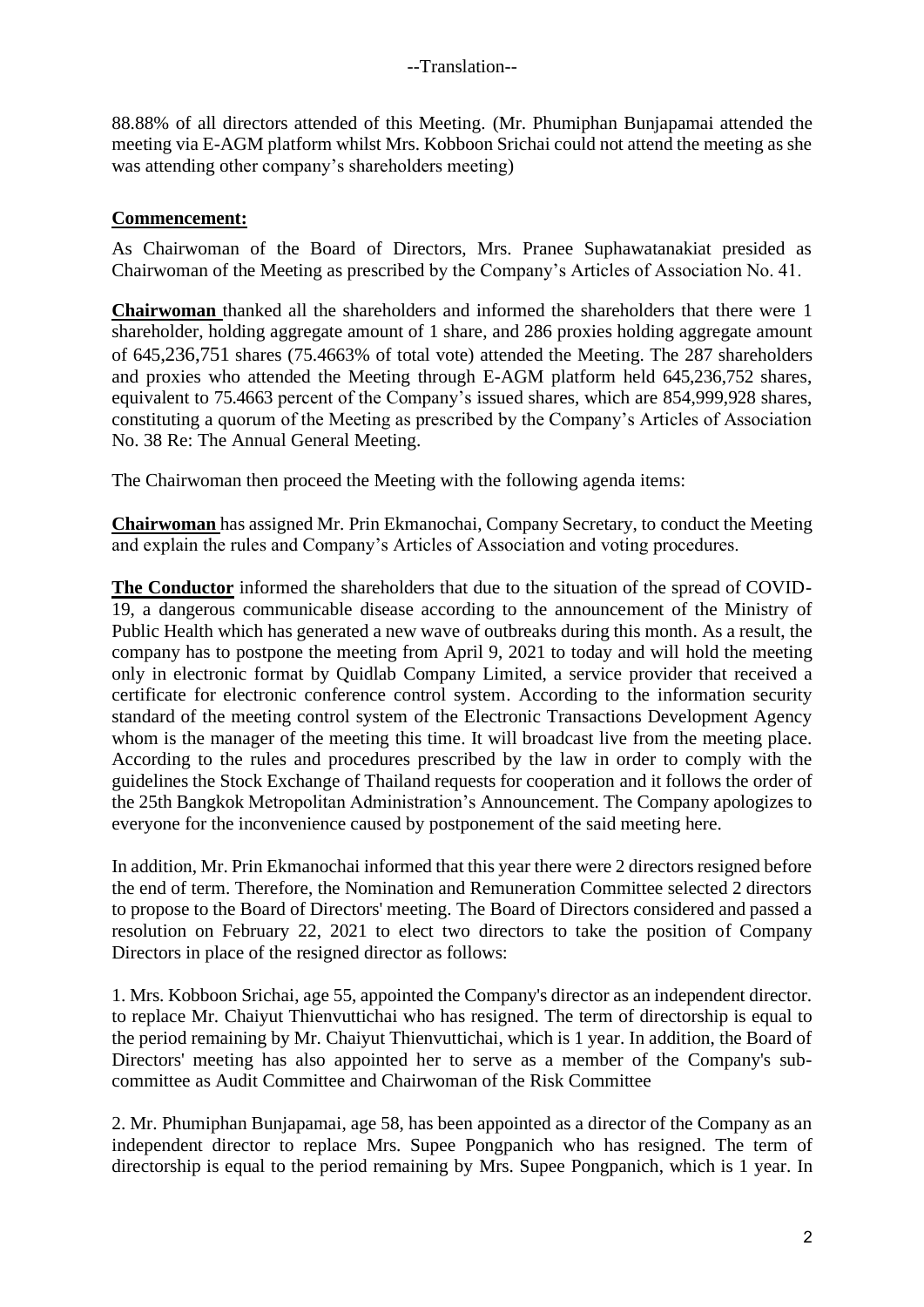addition, the Board of Directors' meeting has appointed him to serve as a member of the Risk Committee.

**The Conductor** To comply with the good governance of a public company regulation of the Stock Exchange of Thailand as well as to follow the Good Corporate Governance Policy of the Company, the Company gave the opportunity for the shareholders to participate in which they can submit the agenda for considering in the Annual General Meeting of Shareholders for year 2021 and for nominating individual(s) to become the director(s) of the Company in advance. The submissions and suggestions of the agenda are required to follow the guidelines that are available on the company website at [www.siamwellnessgroup.com/investor\\_relations/](http://www.siamwellnessgroup.com/investor_relations/) from 7 January 2021 to 21 February 2021. After the closing date, there were no submissions or suggestions from shareholders. In this meeting, there is a total of 8 Agendas as specified in the invitation letter.

- When counting the votes, 1 share equals to 1 vote.
- Shareholder or Proxy under Proxy A or B shall make one decision per agenda (Agree/ Disagree/Abstain)
- Proxy as Custodian under Proxy C can split the vote in each agenda

The shareholders make a disapprove vote or an abstain vote shall click on the screen. The Company shall deduct such votes from the total votes in each agenda to obtain the votes of approval.

For Agenda 5, approval of appointed directors, to comply with the Governance of Quality Annual General Meetings, all votes will be collected. Each vote is for each director.

In this regard, attending the meeting via E-AGM system. The process of participation has been clarified through the Invitation Letter which was sent to all shareholders and the meeting, asking questions, answering questions and voting. In addition, the details to the shareholders were informed in accordance with the E-AGM System User Manual, which was sent to the email that the shareholders had already sent to the company.

In order to comply with the Governance of Annual General Meetings, the Company has assigned 1 representative from EY Office Limited as a witness by attending the meeting through E-AGM platform.

1. Ms. Nitikarn Supakalin Representative from EY Office Limited

## **Agenda 1: To Certify and Approve the Minutes of the Annual General Meeting of Shareholders for the Year 2020**

**The Conductor** proposed to the Meeting to consider and certify the minutes of the 2020 Annual General Meeting of Shareholders, held on April 30, 2020, of which the copy has been delivered to all shareholders along with the invitation letter convening this Meeting.

**The Conductor** proposed to the Meeting to consider and certify the minutes of the 2020 Annual General Meeting of Shareholders, held on April 30, 2020, as per the details stated above.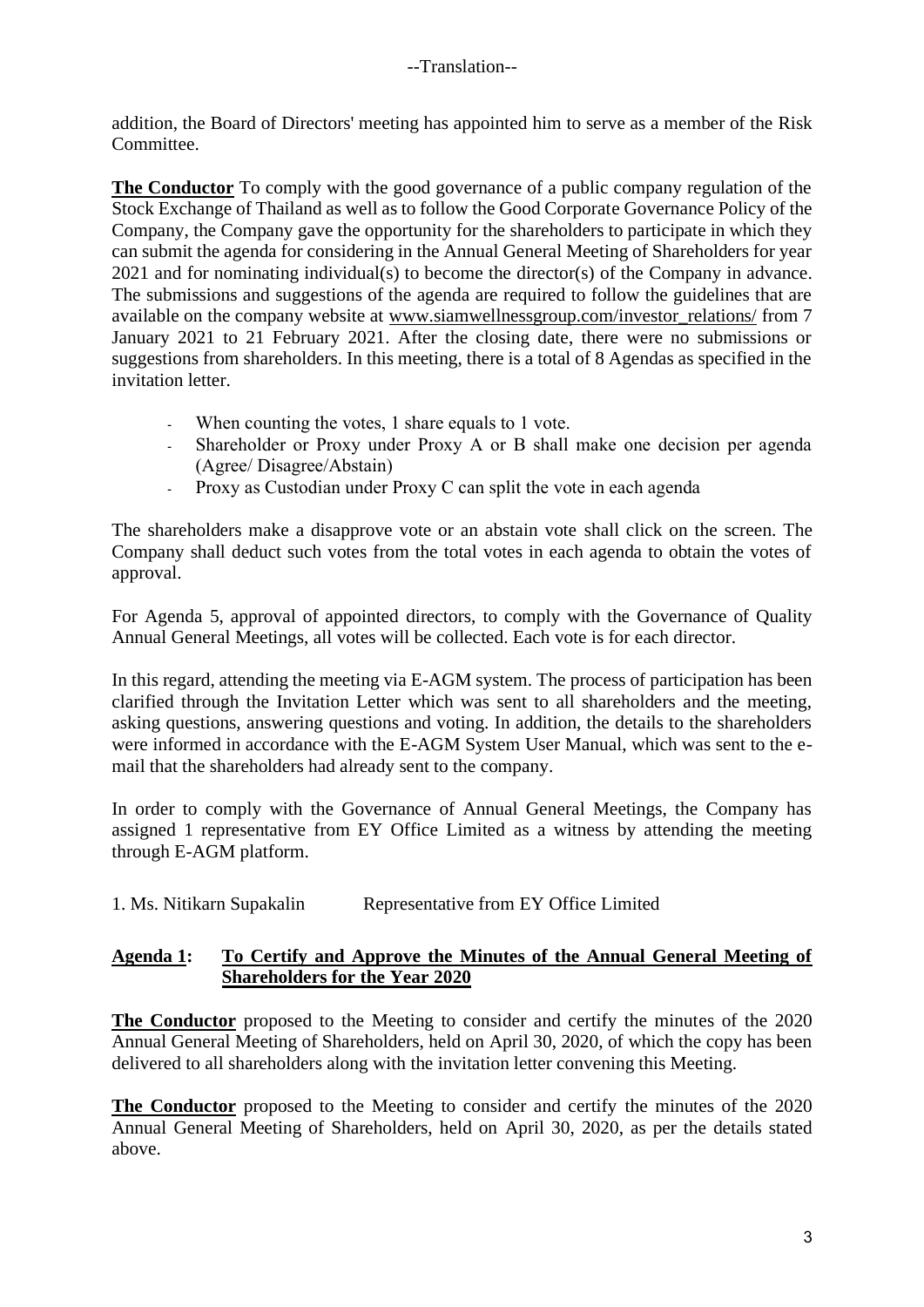**The Chairwoman** asked Any Shareholders has any questions or suggestions?

With no further questions, **the Conductor** informed that Resolution in this agenda shall be approved by the majority votes of the shareholders attending the Meeting and casting their votes. In the event of a tie, the Chairwoman will make additional vote as a resolution as prescribed by the Company's Articles of Association No. 43 and Public Limited Company Act 1992 No. 107

## **Resolution:**

The Meeting resolved to adopt the Minutes of the Annual General Meeting of Shareholders of Siam Wellness Group Company Limited No. 1/2020 held on April 30, 2020. By a majority vote of the shareholders attending the meeting and casting their votes, details of which were as followed:

Total 645,711,752 votes

| Approved                                                                             | 558,151,952 votes or 86.4398 |  |  |                   | %    | * of total votes |
|--------------------------------------------------------------------------------------|------------------------------|--|--|-------------------|------|------------------|
| Disapproved                                                                          | $\Omega$                     |  |  | votes or $0.0000$ | $\%$ | * of total votes |
| Abstained                                                                            | 87,559,800 votes or 13.5602  |  |  |                   | %    | * of total votes |
| Void                                                                                 | $\mathbf{0}$                 |  |  | votes or $0.0000$ | $\%$ | * of total votes |
| *Percent of total shares of shareholders who attend the meeting and cast their votes |                              |  |  |                   |      |                  |

#### **Agenda 2: To Acknowledge the Company's Performance for the year 2020**

**The Chairwoman** asked Mr. Wiboon Utsahajit, CEO, to report of the Company's performance for the year 2020

**Mr Wiboon Utsahajit (CEO)** stated that as of 31<sup>st</sup> December 2020, there are a total of 70 branches in which 65 branches are domestic and 5 branches are overseas.

- RarinJinda Wellness Spa 3 branches
- Let's Relax 48 branches (43 domestic branches and 5 overseas branches in China, Cambodia and Myanmar)
- Baan Suan Massage 10 branches
- Stretch Me 6 branches
- Dr. Spiller 3 branches

In 2020, the Company opened 6 new domestic branches namely,

Let's Relax 4 branches:

- Carlton Hotel
- Leisure Space CentralWorld
- Movenpick Pattaya
- Mahanakhon Cube

Baan Suan Massage 1 branch:

- Ramintra 62

#### Stretch me 1 branch:

- The Allez Sukhumvit 13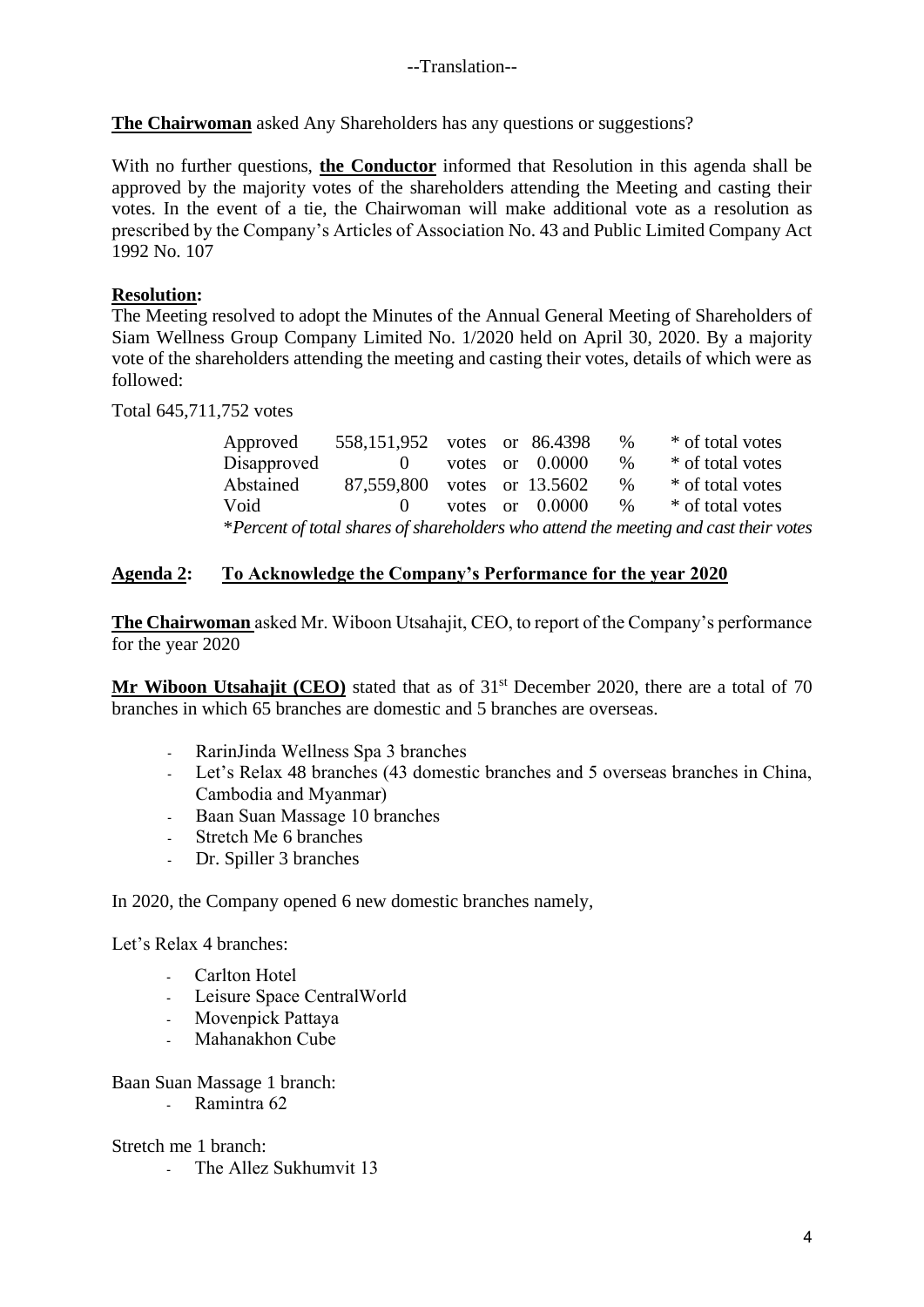Rebranded Face Care by Let's Relax to Dr. Spiller Pure Skin Care Solutions and opened new branches

- Ginza Thonglor
- Leisure Space CentralWorld
- Terminal 21 Pattaya

Opened new business unit, Stretch me Clinic, which is the extension of Stretch me, a stretching studio, at Leisure Space CentralWorld.

The Company also expanded new distribution channels (Specialty Stores) and Online Channels for its lifestyle products, LRL (Let's Relax Lifestyle) and Dr. Spiller, a German skincare brand. whom the Company is the sole distributor.

During the COVID-19 pandemic, the Company has launched "A Place you can trust" campaign to help build trust and inform Company's COVID-19 measures.

Following the COVID-19 Global Pandemic, the local and global economy have slowed down with significant impact on Tourism Industry. In 2020, the Company had total Revenue of 433 million baht. EBITDA is 12 million bahts or 2.9% of Revenue. The Net loss is 209 million bahts, mainly from Depreciation impacted from the new TFRS9 and TFRS16.

In 2020, The Company has received many awards globally, regionally and nationally including Best Investor Relations from SET Awards 2020 and IR Magazine Awards. The Company also received Forbes Best Under a Billion for 3rd consecutive years.

**The Chairwoman** asked Any Shareholders have any questions or suggestions?

With no further questions, **the Conductor** informed that Resolution in this agenda does not require votes.

**Resolution:** The Meeting acknowledged the report on the operating results of 2020, as proposed.

## **Agenda 3: To Consider and Approve the Company's Financial Statements for the Year Ended December 31, 2020**

**The Chairwoman** asked Ms. Yonlawan Ahemalongkorn (Chief Financial Officer and Assistant Managing Director – Accounting and Finance), to report the Company's Financial Statements for the Year Ended December 31, 2020

**Ms. Yonlawan Ahemalongkorn (Chief Financial Officer and Assistant Managing Director – Accounting and Finance),** stated that as shown in the financial statements and as explained by Mr. Wiboon Utsahajit, at the end of 2020, Revenue was 433.29 million baht. 2020 is the first year that Company reported net loss due to the impact of COVID-19. The Cost of sales and services was 506.64 million baht. This is lower due to lower Variable cost, while Fixed costs such as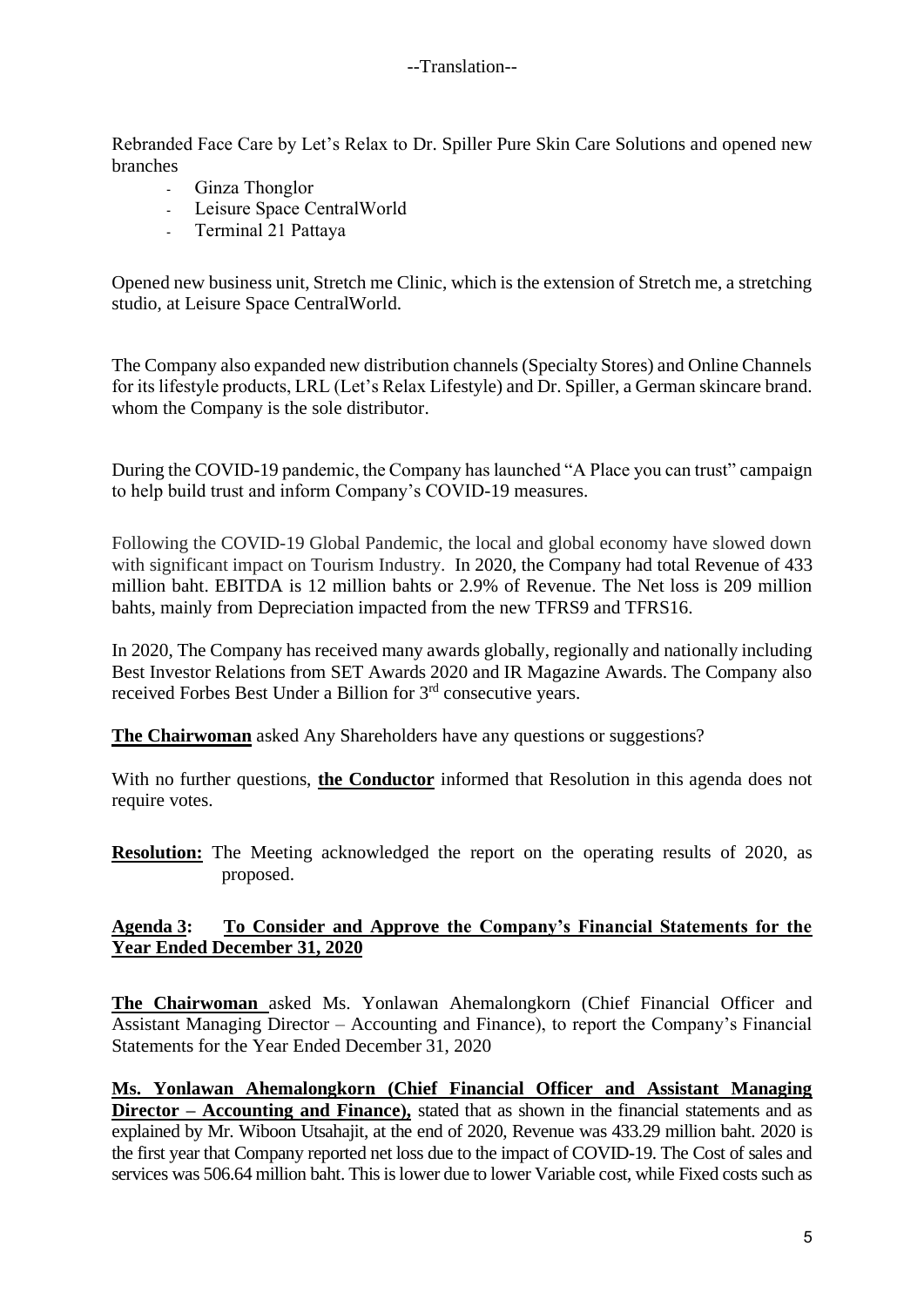rental, depreciation remained, resulting in accumulated gross loss of 79.73 million baht. SG&A is 118.66 million baht which is mainly Staff Cost. Even though our branches were shut down temporarily and weakening customer number, the Company had to accept this Fix Cost, although some has been subsidized by the Government. Gross Loss before tax is 192.01 million baht. The finance cost was 19.16 million baht, an increase from the previous year as a result of higher waiting time for loan and impact from the COVID-19 and TFRS 16 about the lease in which part of it reported as share interest. There were no Income Tax as the Company reported Net Loss of 209.09 million baht. It is the first year we reported a loss since entering the stock market. However, according to Mr. Wiboon Uthahajit explained EBITDA is 12 million baht or about 12%. of total assets for this year (2,632 million baht), most of which are Fixed Assets and Equipment. Under new Thai Financial Reporting Standards, there is new asset which is the Right of Use.

Debt is 1,727 million baht which has been added according to the new financial reporting standard. from liability of the ROU estimated about 1 billion. Shareholder's Equity is 905 million baht, a slight drop, because we have incurred losses this year. Cash and cash equivalents is 114 million baht, an increase from the previous year. The company has waited for a loan to be used in an emergency. Temporary investments have sold out in order to put the money in reserve. Accounts receivable and other receivables dropped from the number of transactions of purchases of goods and services during the COVID period where the number of transactions was less. Inventories were similar to the previous year. The cost of shares pending repayment, which is the share value of the sale of the business back to Chaba last year, dropped approximately 12 million baht. Land, Building and Equipment is relatively similar to last year because we did not invest much in the past year. The new accounting standard which has the new Rights of use assets added approximately 1 billion baht. Short-term loans increased because we have to wait for the loan during the year. Likewise, the longterm loan increased from 80 million baht to 288 million baht. The total lease liability was 1,198 million baht, an increase according to the new accounting standard TFRS 16 and employee benefit liabilities increased.

The statements of financial position and statements of comprehensive income for the year ended December 31, 2020 were reviewed by the Audit Committee of the Company. And has been audited by the auditor, the details are in the financial statements section of the annual report. Along with the Statement of Financial Position and the Income Statement of the company With the auditor's report For the year ended December 31, 2020, which will be sent to the shareholders together with the invitation letter of this meeting (in the form of QR Code).

The figures that will be presented in this agenda for 2020 will be numbers that exclude the Chaba business. In order to be able to compare each other for the past 3 years For the statement of comprehensive income 2018 - 2020 are as follows:

#### **Statement of Comprehensive Income 2018 – 2020**

#### **Million THB**

| <b>Details</b>             | 2018     | 2019     | 2020    |
|----------------------------|----------|----------|---------|
| Revenue                    | 1,152.49 | 1,402.41 | 433.29  |
| <b>Costs of Goods Sold</b> | 750.13   | 942.56   | 506.64  |
| <b>Gross Profit</b>        | 384.12   | 441.12   | (79.73) |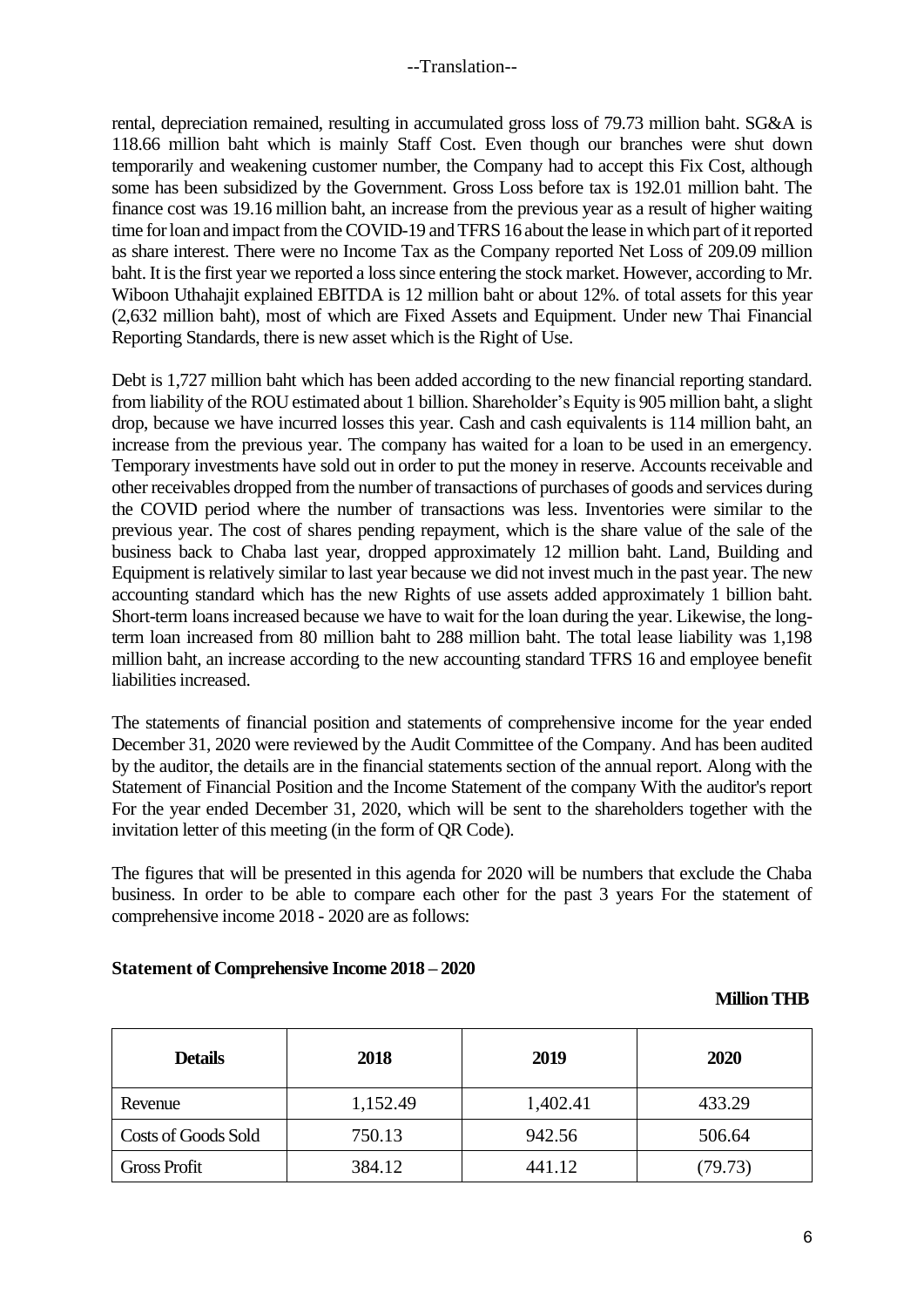| SG&A                                    | 152.48 | 162.57 | 118.66   |
|-----------------------------------------|--------|--------|----------|
| Net Profit Before Tax                   | 249.88 | 297.28 | (192.01) |
| Interest                                | 8.84   | 9.75   | 19.16    |
| <b>Tax</b>                              | 35.44  | 45.19  | (2.08)   |
| Net Profit After Tax                    | 205.60 | 242.34 | (209.09) |
| <b>NCI</b>                              |        | 3.64   |          |
| Net Profit                              | 205.60 | 245.98 | (209.09) |
| Other Items                             | 49.86  | 8.51   |          |
| Net Profit attributed to<br>the Company | 255.46 | 254.49 | (209.09) |

# **Statement of Financial Position**

 **Million THB**

|                                    | 31 December<br>2020 | 31 December<br>2019 | an increase<br>(a decrease) | $\frac{0}{0}$ |
|------------------------------------|---------------------|---------------------|-----------------------------|---------------|
| <b>Total Assets</b>                | 2,632               | 1,516               | 1,116                       | 74            |
| <b>Total Liabilities</b>           | 1,727               | 384                 | 1,343                       | 350           |
| <b>Total Shareholder</b><br>Equity | 905                 | 1,131               | (226)                       | $-20$         |

## **Million THB**

| <b>Assets</b>                     | <b>31 December</b><br>2020 | 31 December<br>201 | an increase<br>(a decrease) | $\frac{6}{6}$ |
|-----------------------------------|----------------------------|--------------------|-----------------------------|---------------|
| Cash or Cash Equivalent           | 114                        | 52                 | 62                          | 119           |
| <b>Current Investments</b>        |                            | 73                 | (73)                        | (100)         |
| <b>Trade or Other Receivables</b> | 22                         | 37                 | (15)                        | (41)          |
| Inventories                       | 40                         | 40                 | 0                           |               |
| <b>Share Returns Receivables</b>  | 42                         | 54                 | (12)                        |               |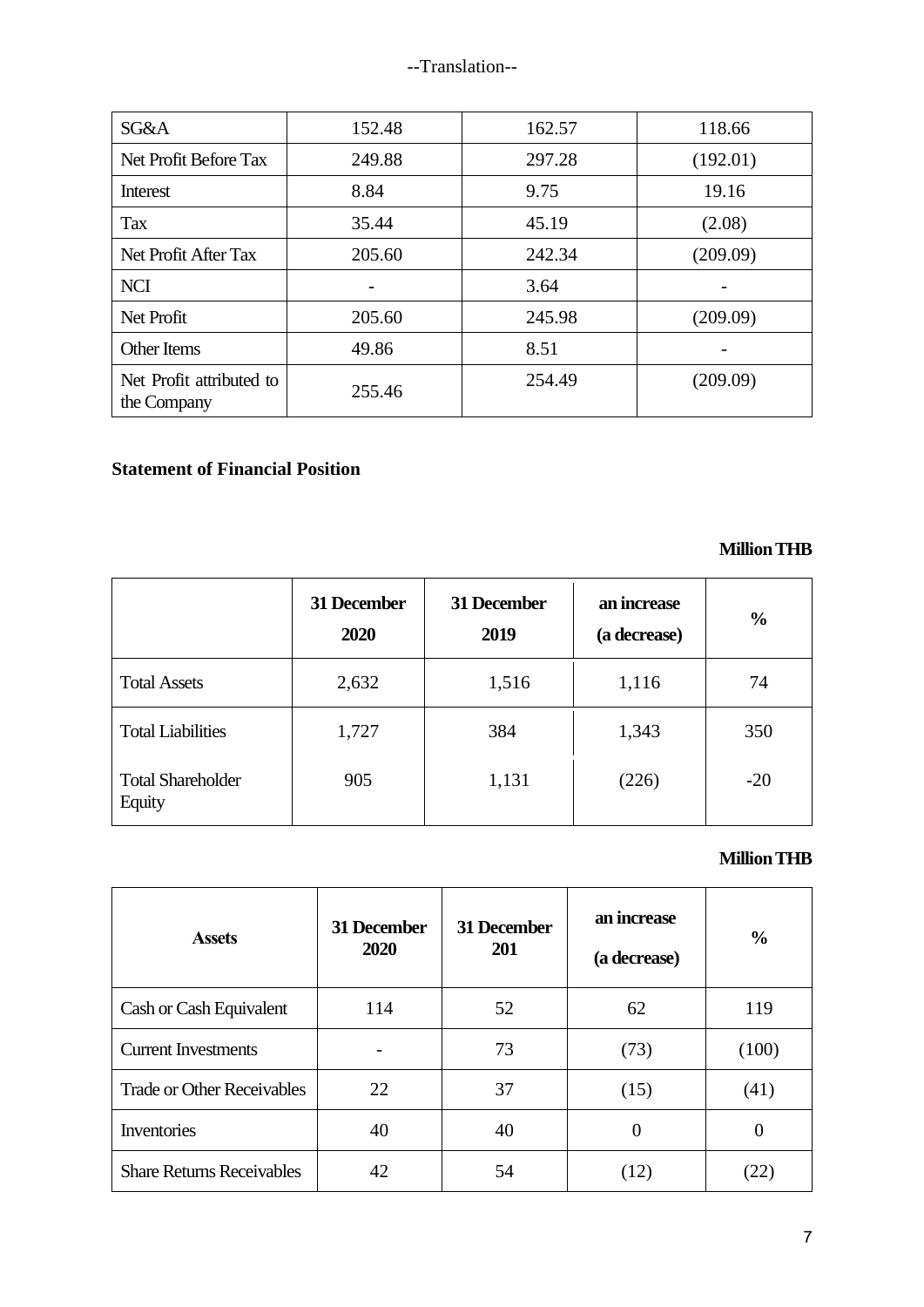| Property, Plant and<br>Equipment | 1,074 | 1,083 | 9     |  |
|----------------------------------|-------|-------|-------|--|
| Right of Use                     | 1,170 |       | 1,170 |  |

#### **Million THB**

| <b>Liabilities</b>                                  | 31 December<br>2020 | 31 December<br>2019 | an increase<br>(a decrease) | $\frac{6}{9}$ |
|-----------------------------------------------------|---------------------|---------------------|-----------------------------|---------------|
| <b>Short Term Loan</b>                              | 103                 | 80                  | 23                          | 29            |
| Long Term Loan                                      | 288                 | 80                  | 208                         | 260           |
| Liabilities under Financial<br>Lease Agreement      | 1,198               |                     |                             |               |
| Provision for Long Term<br><b>Employee Benefits</b> | 10                  | 9                   |                             |               |

**The Chairwoman** asked Any Shareholders have any questions or suggestions?

**The Conductor** Question from Ms. Poonsri Karncharoenkulwong, a representative from Investor Rights and Investor Promotion Association

Question: Receivables for payment of shares, waiting for repayment, totaling 45 million baht from the sale of shares of Chaba Elegance Co., Ltd. returned to the existing shareholders on October 6, 2019, which cannot be charged by check in 2020 in the amount of 30 million. And the check paid in advance in year 2021 of 15 million baht would like to inquire about how the company cannot receive the refund, what can the company do? In addition to the prosecution, the check cannot be collected. (As per note 12 to financial statements)

**Ms. Yonlawan Ahemalongkorn** answered for Chaba's non-billable cheques, Siam Wellness Group Public Company Limited has taken legal action. The first cheque that was filed has already been filed. The Chaba is trying to negotiate. Chaba informed the request that he would like to return the first payment due. But is in the process of bargaining on how to return each other

Question: The sale of the condominium unit that the buyer has not paid 34.5 million baht by 31 December 2020 according to the contract and the company has made an agreement to postpone the payment to be within 1 July 2021, if the payment is due and has not yet received What measures will the company have? (As per note 17 to financial statements)

**Ms. Yonlawan Ahemalongkorn** answered the Company understands the COVID-19 situation and has postpone the sale pay for the apartment right here If it is in accordance with the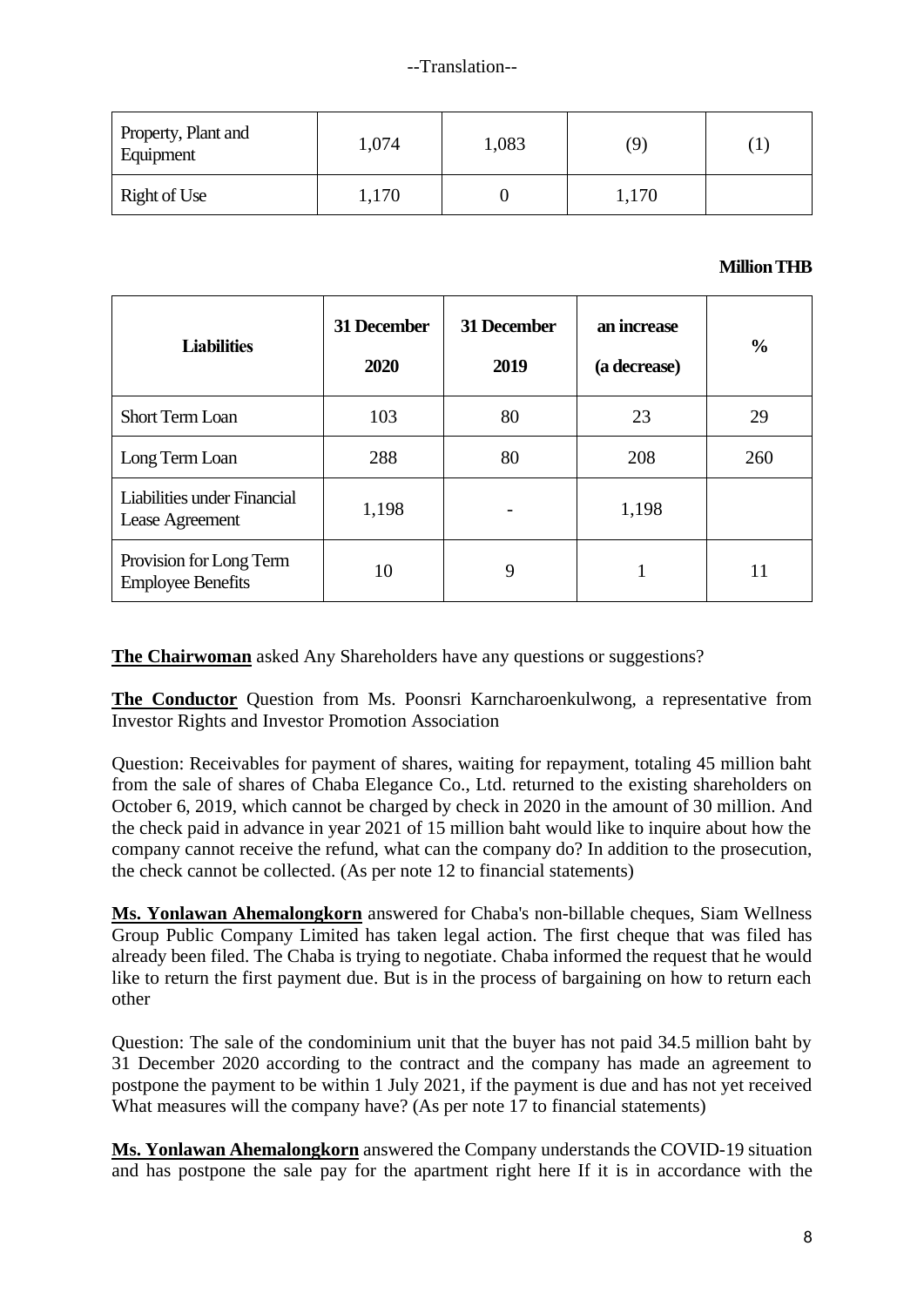contract, that is, if the buyer does not pay the rest by July 1, 2021, we have the right to forfeit the deposit that we have deposited in the amount of 2 million baht.

Question: I would like to inquire about the Company's policy and strategy. The cash and cash equivalents increased from 52.56 million baht to 114.53 million baht, an increase of 61.97 million baht from the previous year, representing an increase of 117.89 percent. Therefore, there was a withdrawal of loan from financial institutions 245 million baht and temporary investment of 73.10 million baht, but the company continued to invest in new branches and renovate the same branch in 2020 equal to 141 million baht, although sales in 2020 were 400,000 baht decreased from the year 2019 at 1.43 million baht or down more than 70%.

**Ms. Yonlawan Ahemalongkorn** answered the inquiries that 400,000 baht should have been printed in error. I would like to give a rough summary of the money that the company actually withdraws. The company wants to support the COVID situation as reported. But what I see that there is investment is investment from the same branch which has already been approved in 2019, which we try to postpone as much as possible. But there are some branches that are actually postponed That is, if the company does not open, there will be a penalty fee from the lessor. Therefore, the company needs to continue and the large Renovation fee is in Phuket Patong  $2<sup>nd</sup>$  Street branch, it is the one that we have opened for a long time. During the first round of COVID, we see it as a good opportunity to improve here in order to accommodate the return of tourists. So we decided to do this first.

Question: The impact of the COVID situation As a result, there is uncertainty from continuing operations. The Company has current liabilities more than current assets 129.8 million baht (separate financial statements 147.6 million baht) and a loss in the year 209.1 million baht. (As per note 1.2 to financial statements)

**Ms. Yonlawan Ahemalongkorn** answered if looking only at the ratio, the negative Current ratio is partly affected by the revised TFRS 16 in terms of the right-of-use assets. The classification method is that it is classified as Long-Term Asset, but the debt portion is divided into short term and long term, resulting in increased liabilities arising from this short-term lease if this effect is removed. Ratio will be at 1 similar to the past. Therefore, the Current Ratio may not be much of a concern. Because it is an accounting number and other strategies in resolving this situation, Mr. Wiboon may be able to help share that in this difficult situation, what strategies the company has to support.

**Mr Wiboon Utsahajit (CEO)** shared in the matter of strategy. The company sees that in this situation, developing new business investment strategies is quite risky. At this moment, the company has been watching on the cash flow that we will be able to support the company. Whether it is to reserve money from borrowers from financial institutions or reduce unnecessary expenses in order to have the least negative cash burn per month. At the same time, we try to release the stock of the various products we prepared last year. Try to drain the stock by converting to cash as much as possible. The company hopes that when the situation improves, it can bring us back soon. Because our business is directly related to tourism, the main industry of the country, and it is an industry that can generate the most revenue back into the country than any other industry. If it happens in a better condition, the Company is therefore quite conservative and will not invest in anything that is uncertain about the incoming income.

**Mr. Teerapak Nickmanon (Shareholder)** asked Can the loss statement be used for tax credit in the next year?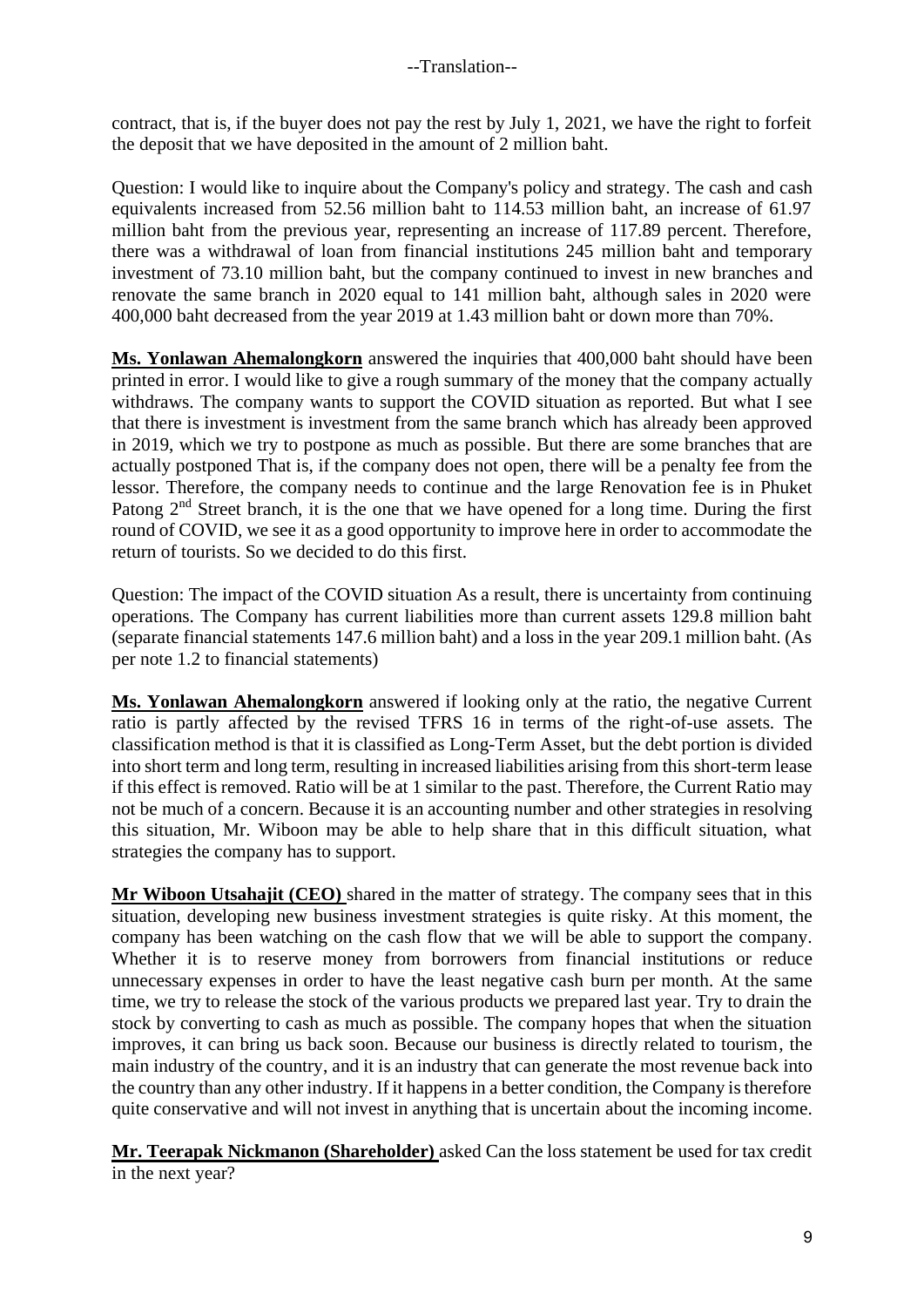**Ms. Yonlawan Ahemalongkorn** answered in this consolidated financial statement, we have Tax Credit of about 50 million baht, which, if next year, we have a profit, we can use the Tax Credit here as a whole.

**The Chairwoman** asked Any Shareholders have any questions or suggestions?

With no further questions, **the Conductor** informed that Resolution in this agenda shall be approved by the majority votes of the shareholders attending the Meeting and casting their votes.

## **Resolution:**

The Meeting resolved to approve the financial statements of the Company and its subsidiaries for the year ended December 31, 2020. By a majority vote of the shareholders attending the meeting and casting their votes, details of which were as followed:

| Total 645,961,752 votes |                               |          |                   |      |                                                                                      |
|-------------------------|-------------------------------|----------|-------------------|------|--------------------------------------------------------------------------------------|
| Approved                | 645,961,752 votes or 100.0000 |          |                   | $\%$ | * of total votes                                                                     |
| Disapproved             | $\theta$                      |          | votes or $0.0000$ | $\%$ | * of total votes                                                                     |
| Abstained               | $\theta$                      | votes or | 0.0000            | $\%$ | * of total votes                                                                     |
| Void                    | $\Omega$                      | votes or | 0.0000            | $\%$ | * of total votes                                                                     |
|                         |                               |          |                   |      | *Percent of total shares of shareholders who attend the meeting and cast their votes |

## **Agenda 4: To Consider and Approve Non-Allocation for Retained Earnings as a Legal Reserve and Non-Distribution of a Dividend from the Operating Performance for the Year 2020**

**The Conductor** informed the Meeting that the Company's dividend policy is to pay out at least 40 percent of its net profit, after deducting income tax and legal reserve. Each year's payout depends on the Company's investment plan, necessity, and future considerations. Upon approval by the Board of Directors, the annual dividend payout shall be presented to the shareholders' meeting for approval. Dividend shall be considered from net profit only according to Company's Articles of Association no. 6 Dividend Payment and Reserves, no. 49, 50 and 51.

The Board of Directors at its meeting No.1/2021 on February 22, 2021 had approved the Statements of Financial Position and Statements of Comprehensive Income of the Company. For the fiscal year ended December 31, 2020, the Company has accumulated loss results of the Company's separate statements. The amount of 179,828,055 baht (one hundred seventy nine million eight hundred twenty eight thousand and fifty-five baht) due to the situation of the spread of the COVID 19 virus. Therefore, profits are not allocated as legal reserves and unable to pay dividends for the Company's operating results for the period ended 31 December 2020 to shareholders this year.

**The Chairwoman** asked Any Shareholders have any questions or suggestions?

With no further questions, **the Conductor** informed that Resolution in this agenda shall be approved by the majority votes of the shareholders attending the Meeting and casting their votes.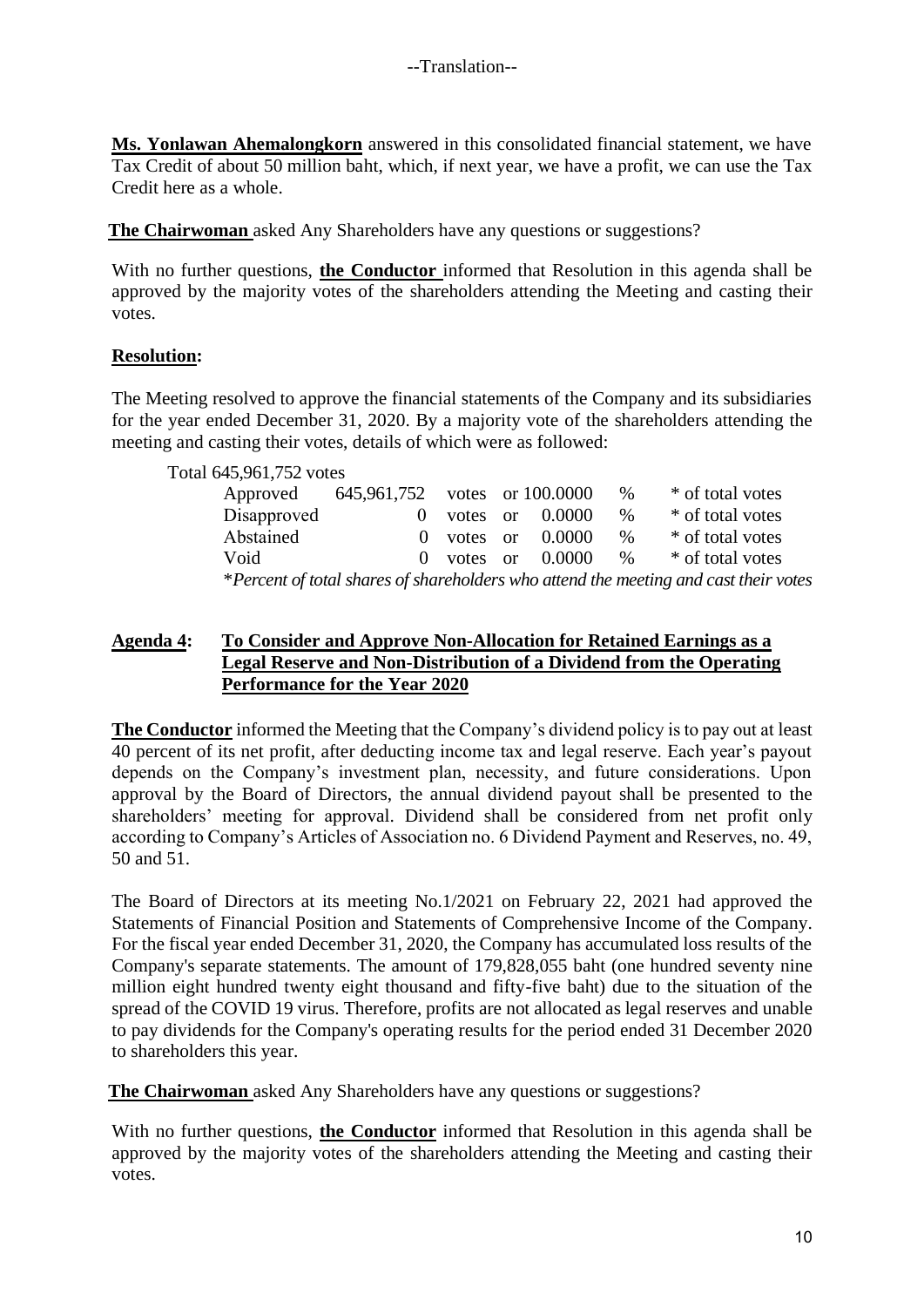#### **Resolution:**

The Meeting resolved to approve non-allocation for retained earnings as a legal reserve and non-distribution of a dividend from the operating performance for the year 2020. By a majority vote of the shareholders attending the meeting and casting their votes, details of which were as followed:

Total 645,961,752 votes

| Approved                                                                             | 645,961,752 votes or |          |  | 100.0000 % | * of total votes |
|--------------------------------------------------------------------------------------|----------------------|----------|--|------------|------------------|
| Disapproved                                                                          |                      | votes or |  | $0.0000\%$ | * of total votes |
| Abstained                                                                            | $\mathbf{O}$         | votes or |  | $0.0000\%$ | * of total votes |
| Void                                                                                 | $\Omega$             | votes or |  | $0.0000\%$ | * of total votes |
| *Percent of total shares of shareholders who attend the meeting and cast their votes |                      |          |  |            |                  |

#### **Agenda 5: To Consider and Approve the Election of Directors in place of the directors whose terms expired by rotation**

**The Conductor** stated that "one-third of the directors must retire from the office by rotation at the Annual General Shareholders Meeting. If the number is not a multiple of three, then the number nearest to one-third, must retire from office. A director who vacates the office under this Article may be re-elected". Company was transformed to Public Company on 8 May 2014. Therefore, three directors who are due to retire by rotation in the year 2021 were as followed:

| 1. Mrs. Pranee Suphawatanakiat | Chairwoman                                                                                                                                                     |
|--------------------------------|----------------------------------------------------------------------------------------------------------------------------------------------------------------|
| 2. M.R. Pensiri Chakrabandhu   | Independent Director / Member of the Audit<br>Committee / Chairwoman of Corporate<br>Governance Committee / Member of Nomination<br>and Compensation Committee |
| 3. Mr. Polchet Likittanasombat | Independent Director / Chairman of the Audit<br>Committee / Chairman of Nomination and<br>Compensation Committee / Member of<br>Corporate Governance Committee |

The Nomination and Compensation Committee has thoroughly considered the nomination of directors by taking into consideration the qualifications, experiences and expertise of all three nominees, including their previous performance. The Board has accordingly agreed to present to this Meeting for its approval of the re-election of three directors, who are due to retire by rotation, to resume their positions as the directors of the Company for another session with the same job titles as their previous ones.

**The Chairwoman** asked Any Shareholders have any questions or suggestions?

**The Conductor** for clarity, I would like to invite Mrs. Pranee Suphawatanakiat, M.R. Pensiri Chakrabandhu and Mr. Polchet Likittanasombat to leave the room during the vote of this agenda. These directors can return to the Meeting when considering the next agenda.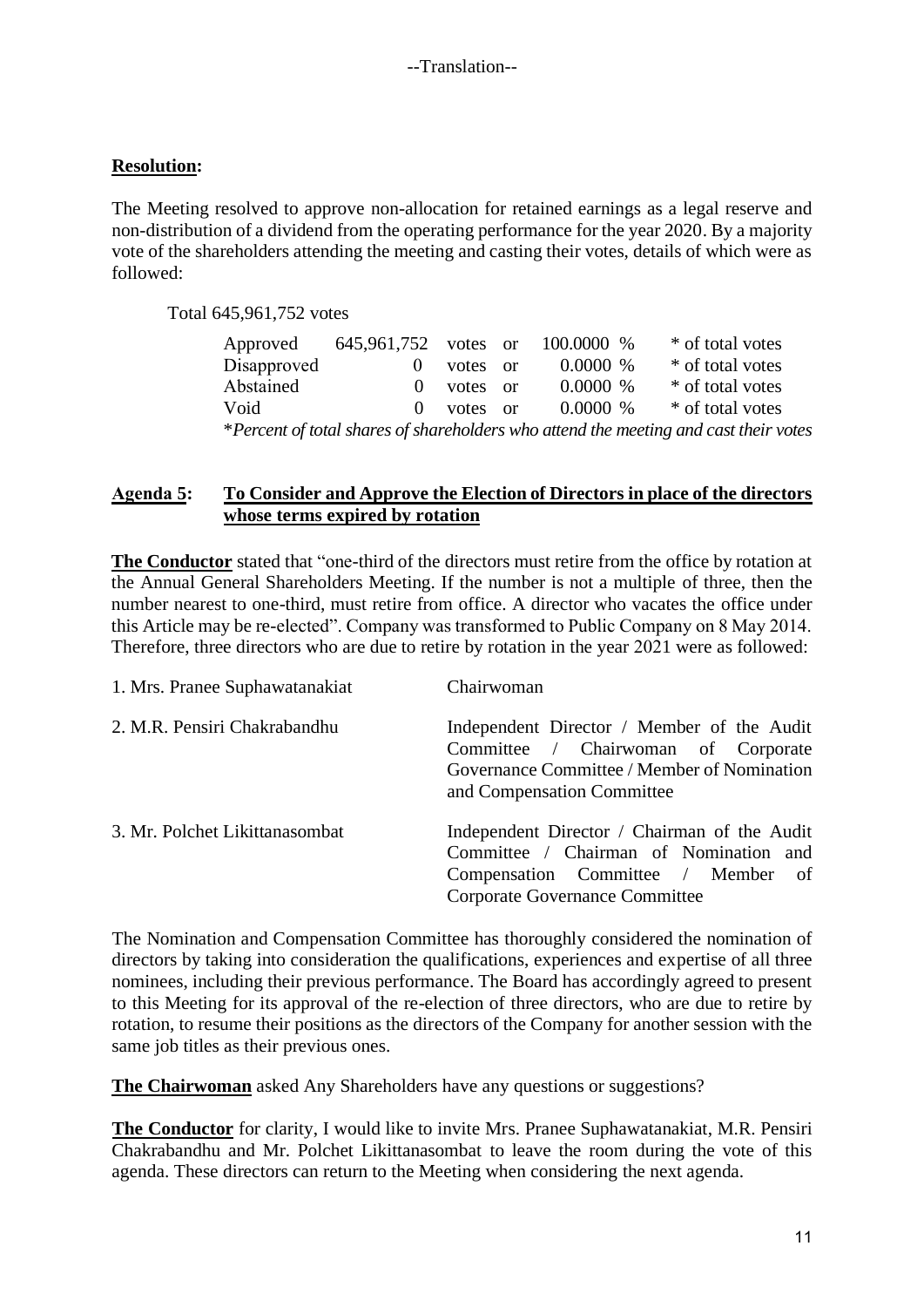With no further questions, **the Conductor** informed that Resolution in this agenda shall be approved by the majority votes of the shareholders attending the Meeting and casting their votes.

- 1. Each shareholder has the number of votes equals to number of shares
- 2. Each shareholder can select one or more candidate as director
- 3. Candidate with the most number of votes will be selected. Candidates will be selected according to number of vacant director's numbers available. If the vote is equal, the Chairwoman will be the decision-maker (No.17)

## **Resolution:**

By a majority vote of the shareholders attending the meeting and casting their votes, details of which were as followed:

1. Re-elect Mrs. Pranee Suphawatanakiat as director (Chairwoman) Total 567,881,752 votes

| Approved    | 567,881,752 votes or 100.0000 % |          |             |      | * of total votes                                                                     |
|-------------|---------------------------------|----------|-------------|------|--------------------------------------------------------------------------------------|
| Disapproved | $\theta$                        | votes or | 0.0000      | $\%$ | * of total votes                                                                     |
| Abstained   | $\theta$                        | votes or | $0.0000 \%$ |      | * of total votes                                                                     |
| Void        | $\Omega$                        | votes or | $0.0000\%$  |      | * of total votes                                                                     |
|             |                                 |          |             |      | *Percent of total shares of shareholders who attend the meeting and cast their votes |

2. Re-elect M.R. Pensiri Chakrabandhu as director (Chairwoman of Corporate Governance Committee/Audit Committee/Nomination and Compensation Committee) Total 645,961,752 votes

| Approved                                                                             | 643,745,302 votes or |            |  | 99.6569 %   |  | * of total votes |
|--------------------------------------------------------------------------------------|----------------------|------------|--|-------------|--|------------------|
| Disapproved                                                                          | 2,216,450            | votes or   |  | $0.3431\%$  |  | * of total votes |
| Abstained                                                                            | $\Omega$             | votes or   |  | $0.0000 \%$ |  | * of total votes |
| Void                                                                                 |                      | 0 votes or |  | $0.0000\%$  |  | * of total votes |
| *Percent of total shares of shareholders who attend the meeting and cast their votes |                      |            |  |             |  |                  |

3. Re-elect Mr. Polchet Likittanasombat as director (Chairman of Audit Committee/ Chairman of Nomination and Compensation Committee/Corporate Governance Committee) Total 645,961,752 votes

| Approved    | 643,745,302 votes or |            | 99.6569 %   | * of total votes                                                                     |
|-------------|----------------------|------------|-------------|--------------------------------------------------------------------------------------|
| Disapproved | 2,216,450            | votes or   | $0.3431\%$  | * of total votes                                                                     |
| Abstained   | $\theta$             | votes or   | $0.0000~\%$ | * of total votes                                                                     |
| Void        |                      | 0 votes or | $0.0000~\%$ | * of total votes                                                                     |
|             |                      |            |             | *Percent of total shares of shareholders who attend the meeting and cast their votes |

**The Conductor** invited Mrs. Pranee Suphawatanakiat, M.R. Pensiri Chakrabandhu and Mr. Polchet Likittanasombat back to the Meeting.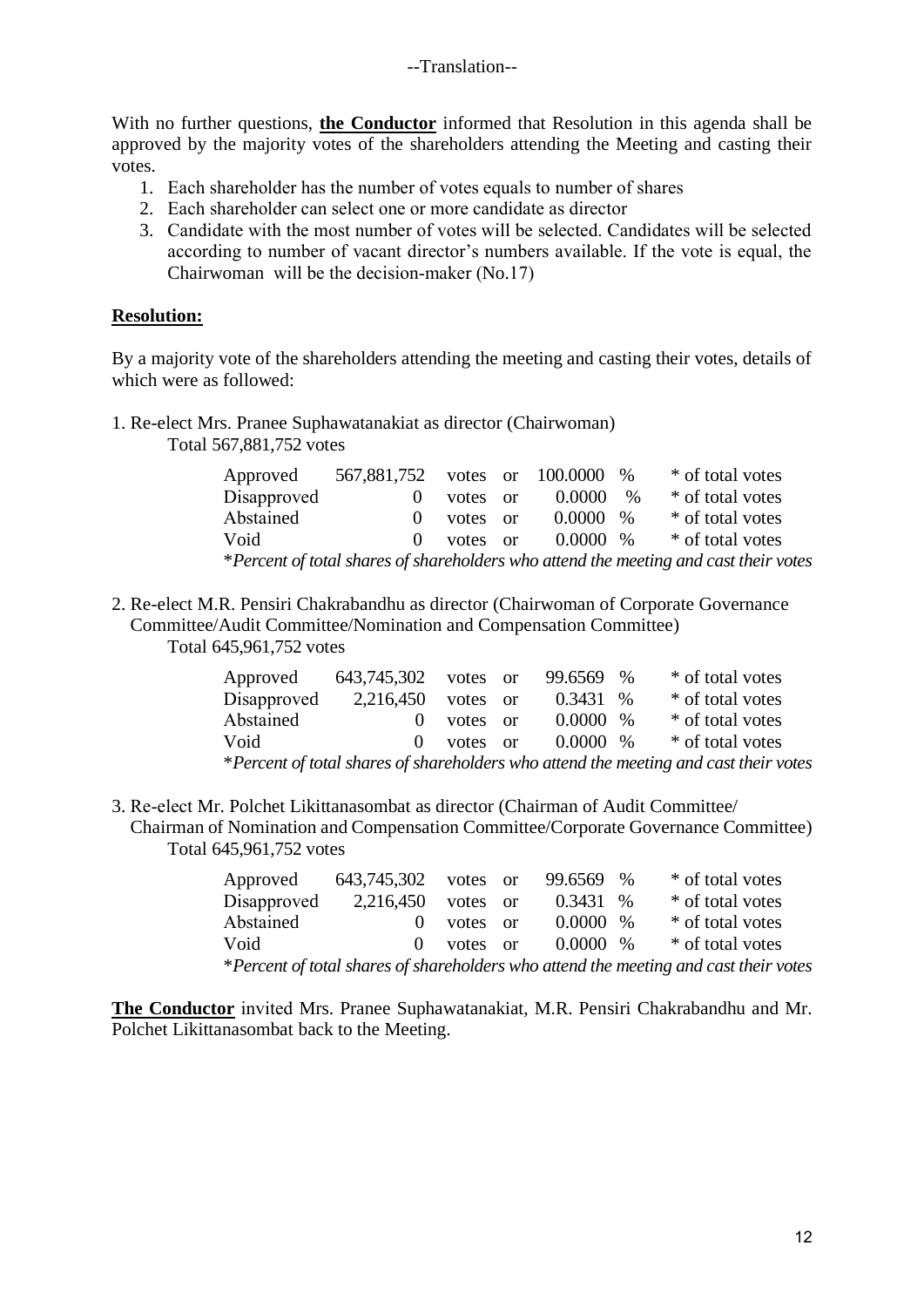## **Agenda 6: To Consider and Approve the Remuneration of the Directors for the year 2021**

**The Conductor** According to No. 34 and 44 of the Company's Articles of Association, the directors are entitled to receive remuneration in the form of reward, meeting allowance, gratuity, bonus or other form of benefit under the articles of association or as determined by shareholders meeting in either fixed sum or under certain criteria.

The Nomination and Compensation Committee has considered the remuneration for the Directors from the performance of the year 2020 of the company, their duties and responsibilities and comparison with the remuneration payment of the other listed companies on the Stock Exchange of Thailand. After due consideration, the Board then deemed it appropriate to propose this Meeting to approve the directors' remuneration for the year 2021 as the same rate as previous year's rate below:

| No. | <b>Consideration</b>                        | 2020<br><b>Existing Rate</b>                                                                                            | 2021<br><b>Proposed Rate</b><br>(the same rate as previous year's rate)                                                 |  |  |
|-----|---------------------------------------------|-------------------------------------------------------------------------------------------------------------------------|-------------------------------------------------------------------------------------------------------------------------|--|--|
| 1.  | Director's Remuneration                     |                                                                                                                         |                                                                                                                         |  |  |
|     |                                             | - Chairwoman 22,000 Baht                                                                                                | - Chairwoman 22,000 Baht                                                                                                |  |  |
|     |                                             | - Director 11,000 Baht                                                                                                  | - Director 11,000 Baht                                                                                                  |  |  |
| 1.1 | Monthly Allowance<br>(per month per person) | * If one has been selected to more<br>than one position, one shall<br>receive only the highest rate of the<br>position. | * If one has been selected to more<br>than one position, one shall<br>receive only the highest rate of the<br>position. |  |  |
|     |                                             | **Director who is member of<br>Executive Committee will not<br>receive monthly allowance                                | **Director who is member of<br>Executive Committee will not<br>receive monthly allowance                                |  |  |
| 1.2 | Meeting Allowance                           | - Chairwoman/Director                                                                                                   | - Chairwoman / Director                                                                                                 |  |  |
|     | (per month per person)                      | 12,000 Baht                                                                                                             | 12,000 Baht                                                                                                             |  |  |
| 2.  | Audit Committee's<br>Remuneration           |                                                                                                                         |                                                                                                                         |  |  |
|     |                                             | - Chairman 22,000 Baht                                                                                                  | - Chairman 22,000 Baht                                                                                                  |  |  |
| 2.1 |                                             | - Audit Committee 16,500 Baht                                                                                           | - Audit Committee 16,500 Baht                                                                                           |  |  |
|     | Monthly Allowance<br>(per month per person) | * If one has been selected to more<br>than one position, one shall<br>receive only the highest rate of the<br>position. | * If one has been selected to more<br>than one position, one shall<br>receive only the highest rate of the<br>position. |  |  |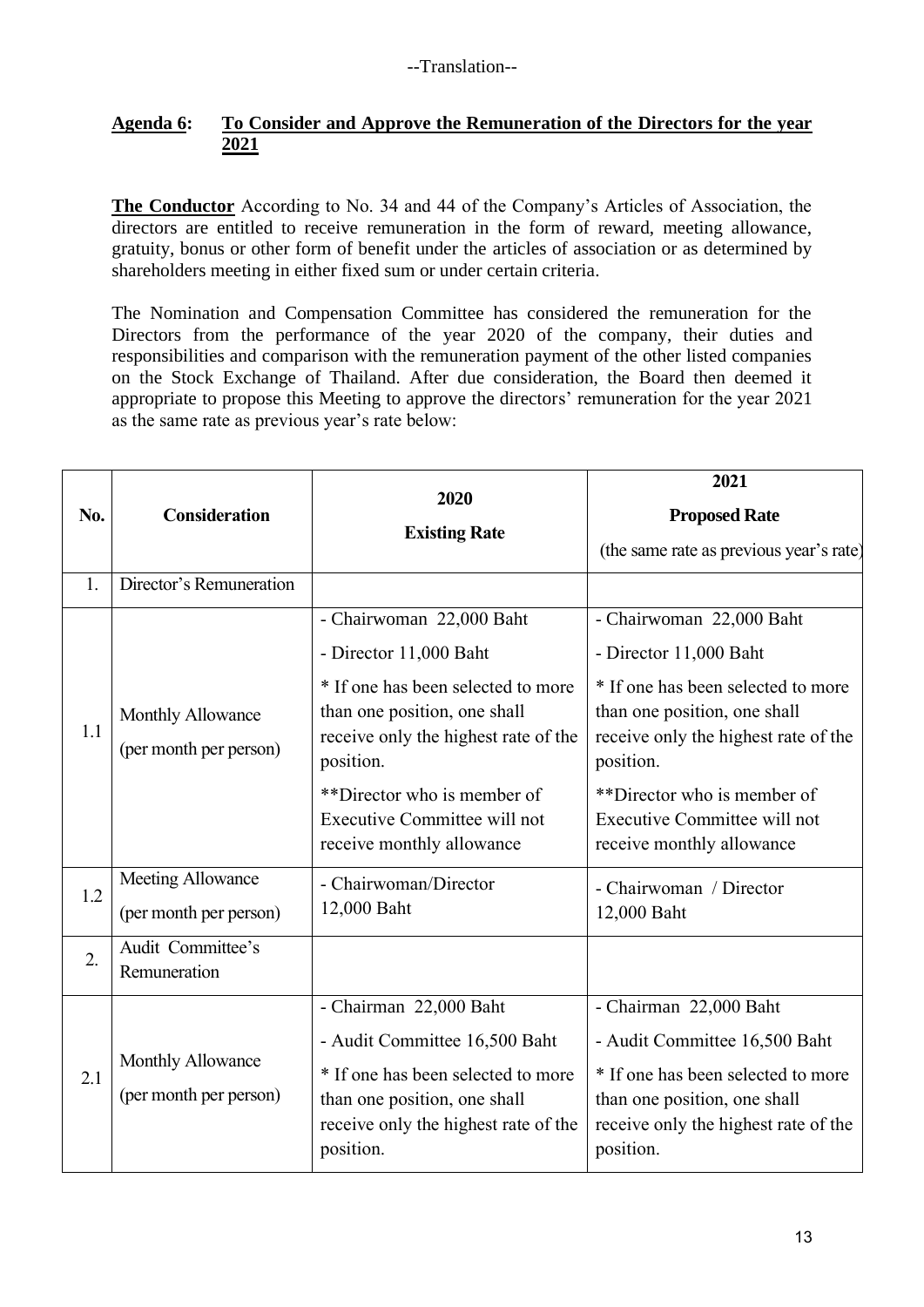| No.              | <b>Consideration</b>                                                                               | 2020<br><b>Existing Rate</b>                                                                         | 2021<br><b>Proposed Rate</b><br>(the same rate as previous year's rate)                              |  |  |  |
|------------------|----------------------------------------------------------------------------------------------------|------------------------------------------------------------------------------------------------------|------------------------------------------------------------------------------------------------------|--|--|--|
|                  |                                                                                                    | **Director who is member of<br>Audit Committee will not receive<br>the monthly allowance as Director | **Director who is member of<br>Audit Committee will not receive<br>the monthly allowance as Director |  |  |  |
| 2.2              | <b>Meeting Allowance</b><br>(per month per person)                                                 | - Chairman / Audit Committee<br>12,000 Baht                                                          | - Chairman / Audit Committee<br>12,000 Baht                                                          |  |  |  |
| $\overline{3}$ . | Meeting Allowance for<br>the Nomination and<br>Compensation<br>Committee<br>(per month per person) | -Chairman 8,000 Baht<br>- Commitee 6,000 Baht                                                        | -Chairman 8,000 Baht<br>- Commitee 6,000 Baht                                                        |  |  |  |
| $\overline{4}$ . | Meeting Allowance<br>for the Risk Management<br>Committee<br>(per month per person)                | -Chairwoman 8,000 Baht<br>- Commitee 6,000 Baht                                                      | -Chairwoman 8,000 Baht<br>- Commitee 6,000 Baht                                                      |  |  |  |
| 5.               | Meeting Allowance for<br>the Corporate Governance<br>Committee<br>(per month per person)           | -Chairwoman 8,000 Baht<br>- Commitee 6,000 Baht                                                      | -Chairwoman 8,000 Baht<br>- Commitee 6,000 Baht                                                      |  |  |  |
| 6.               | <b>Bonus</b>                                                                                       | 2,450,000 Baht                                                                                       | None                                                                                                 |  |  |  |

With no further questions, **the Conductor** informed that Resolution in this agenda shall be approved by at least 2/3 (two-thirds) votes of the shareholders attending the Meeting and casting their votes.

## **Resolution:**

The Meeting resolved to approve the remuneration of directors for the year 2021's proposed rate. By an at least 2/3 (two-thirds) vote of the shareholders attending the meeting and casting their votes, details of which were as followed:

Total 645,961,752 votes

| Approve    | 645,961,752 votes or 100.0000 |          |                     | $\%$ | * of total votes                                                                     |
|------------|-------------------------------|----------|---------------------|------|--------------------------------------------------------------------------------------|
| Disapprove | $\Omega$                      | votes or | 0.0000              | $\%$ | * of total votes                                                                     |
| Abstain    | $\Omega$                      | votes or | 0.0000              | $\%$ | * of total votes                                                                     |
| Void       | $\Omega$                      |          | votes or $0.0000\%$ |      | * of total votes                                                                     |
|            |                               |          |                     |      | *Percent of total shares of shareholders who attend the meeting and cast their votes |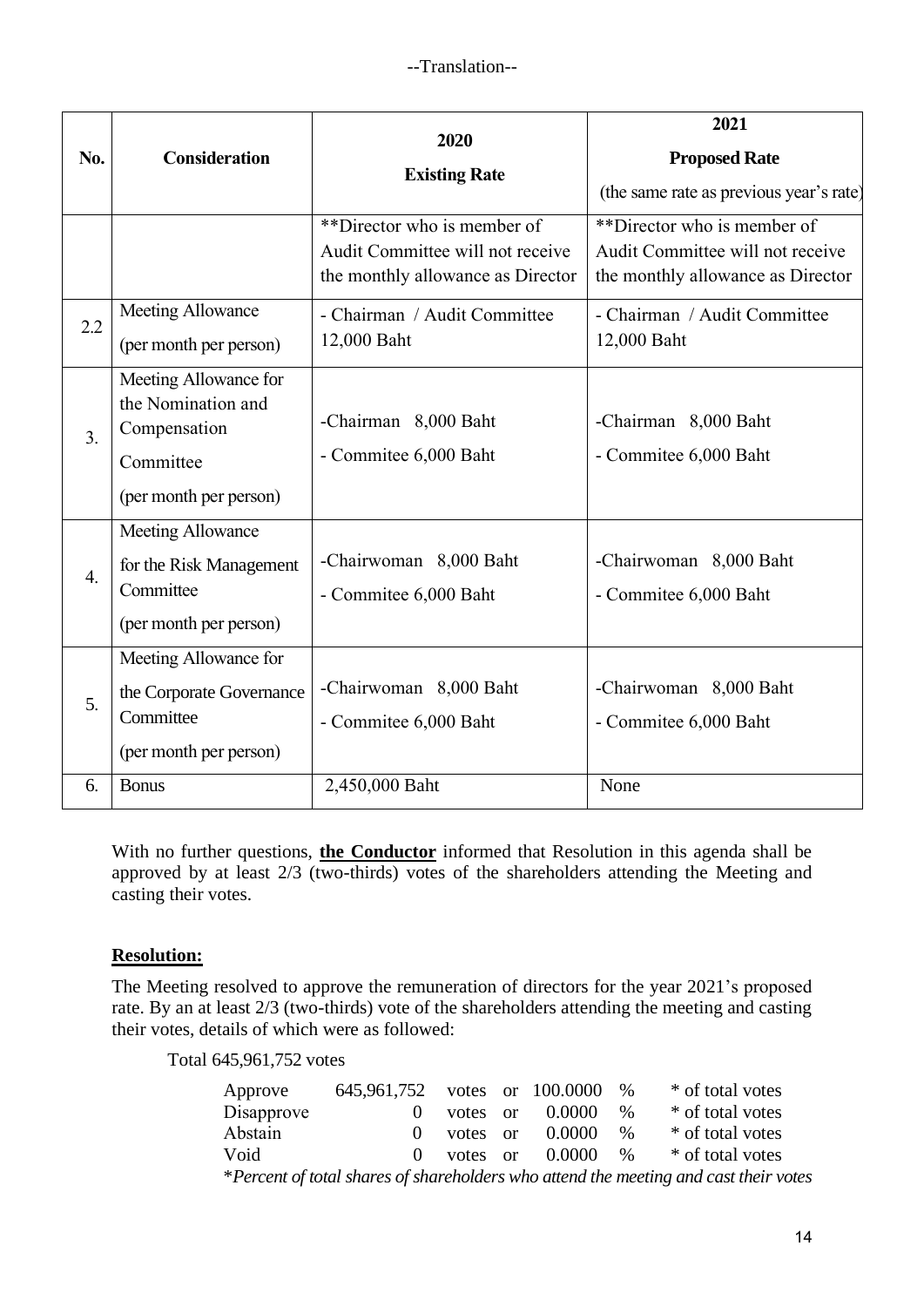## **Agenda 7: To Consider and Approve the Appointment of the Company's Auditor and the Determination of the Audit Fee for the year 2021**

**The conductor** stated that According to section 120 of the Public Limited Companies Act and No. 60 of the Company's Articles of Association, the appointment of the auditor and the determination of the audit fee shall be brought into consideration in the Annual General Shareholders' Meeting.

This year, the Board of Directors, with recommendation of the Audit Committee, has thoroughly considered proposing for the appointment of

- 1. Ms. Sumana Punpongsanon, certified public accountant no. 5872 and/or
- 2. Mr. Chayapol Suppasedtanon, certified public accountant no. 3972 and/or
- 3. Ms. Orawan Techawatanasirikul, certified public accountant no. 4807 and/or
- 4. Ms. Kerdsiri Karnjanaprakasit, certified public accountant no. 6014

of EY Office Limited as the Company's auditor for the year 2021. The nominated auditor has no relationship and / or interest in the company / Subsidiary / Management / Major shareholder / Person related to such person by having any one of them perform the audit and express an opinion on the Company's financial statements. And in the event that the aforementioned certified auditors are unable to perform their duties, EY Office Company Limited shall recruit another certified public accountant of EY Office Limited who has the qualifications in accordance with the requirements and has been approved by the SEC. EY Office Limited has been the Company's Auditor for 6 years. 2021's audit fee is THB 1,290,000 (A decrease of 60,000 Baht from the previous year).

**The Chairwoman** asked Any Shareholders have any questions or suggestions?

With no further questions, **the Conductor** informed that Resolution in this agenda shall be approved by the majority votes of the shareholders attending the Meeting and casting their votes.

#### **Resolution:**

The Meeting resolved to approve appointment of

- 1. Ms. Sumana Punpongsanon, certified public accountant no. 5872 and/or
- 2. Mr. Chayapol Suppasedtanon, certified public accountant no. 3972 and/or
- 3. Ms. Orawan Techawatanasirikul, certified public accountant no. 4807 and/or
- 4. Ms. Kerdsiri Karnjanaprakasit, certified public accountant no. 6014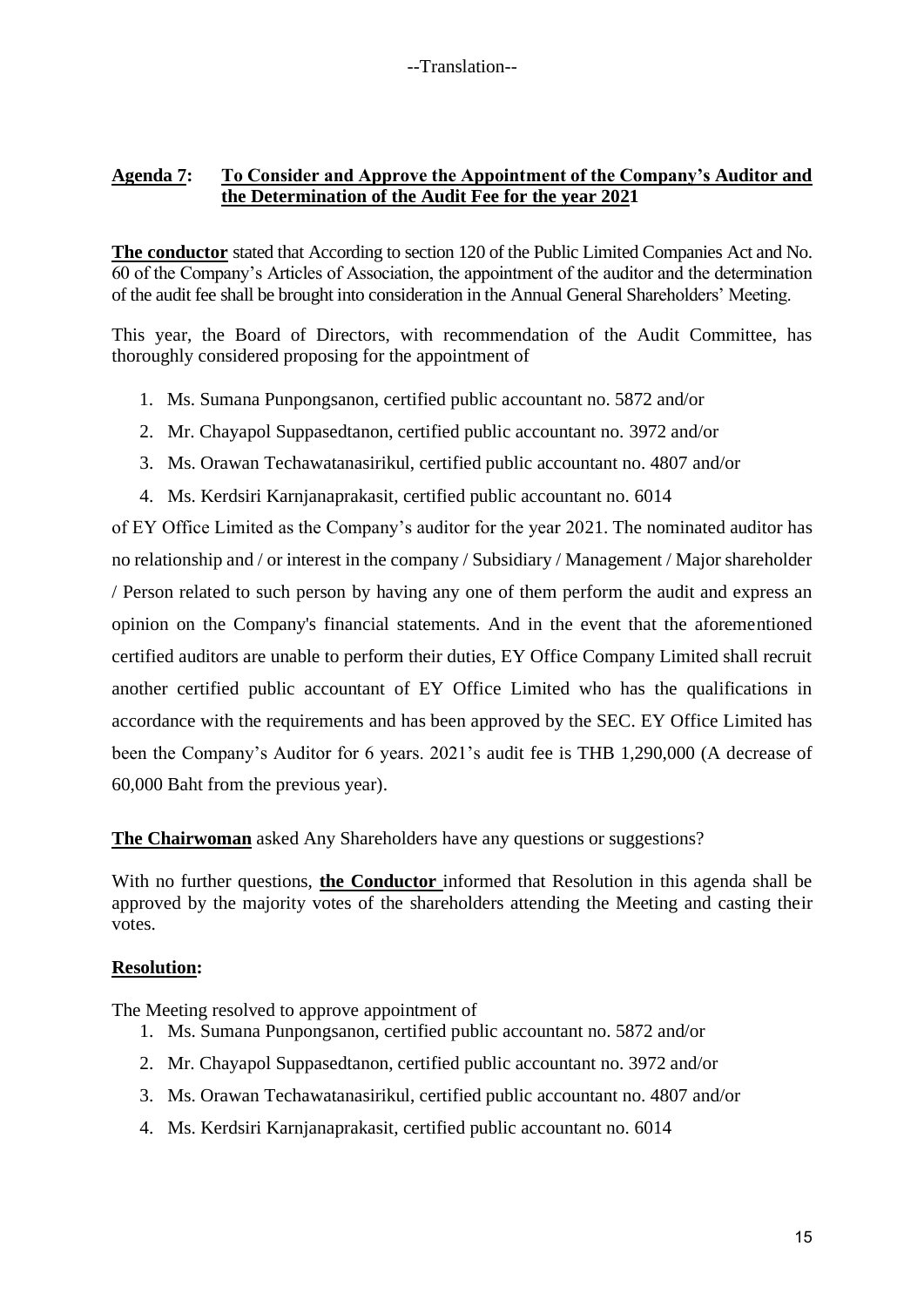of EY Office Limited as the Company's auditor for the year 2021, with the audit fee in total of THB 1,290,000 (A decrease of 60,000 Baht from the previous year). By a majority vote of the shareholders attending the meeting and casting their votes, details of which were as followed:

#### Total 645,961,752 votes

| Approve    | 645,961,752 votes or 100.0000 % |            |        |      | * of total votes                                                                     |
|------------|---------------------------------|------------|--------|------|--------------------------------------------------------------------------------------|
| Disapprove |                                 | votes or   | 0.0000 | $\%$ | * of total votes                                                                     |
| Abstain    | $\Omega$                        | votes or   | 0.0000 | $\%$ | * of total votes                                                                     |
| Void       |                                 | 0 votes or | 0.0000 | $\%$ | * of total votes                                                                     |
|            |                                 |            |        |      | *Percent of total shares of shareholders who attend the meeting and cast their votes |

**The Chairwoman** thanked EY Office Limited for reducing the audit fee.

#### **Agenda 8: To consider and other matters (if any)**

**The Chairwoman** stated that the Company gave the opportunity for the shareholders to participate in which they can submit the agendas for considering in the Annual General Meeting of Shareholders for year 2021 and for nominating individual(s) to become the director(s) of the Company in advance. The submissions and suggestions of the agenda are required to follow the guidelines that are available on the company website at [www.siamwellnessgroup.com/investor\\_relations/](http://www.siamwellnessgroup.com/investor_relations/) from 7 January 2021 to 21 February 2021. After the closing date, there were no submissions or suggestions from shareholders.

Moreover, According to Public Companies Act No. 105(2) and Company's Articles of Association No. 40, if at least 1/3 of shareholders request an additional Agenda to be discussed in the Annual General Meeting, an additional Agenda can be added.

As this year's meeting is held through E-AGM platform, the shareholders' questions shall be submitted via the platform.

**Mr. Teerapak Nickmanon (Shareholder)** asked Please update the recovery in China. Understand that this country should recover first

**Mr. Wiboon Utsahajit (CEO)** answered In regards to China, Currently, there is one branch in China, which is a branch of the franchisee in China itself. The recovery is quite good because it uses domestic consumption, i.e. local spending. After Chinese unable to travel to Thailand or other countries, they will be able to travel domestically. The spa business is another business that has received good results. Thai spa in particular made our franchisee quite enjoy with the numbers skyrocketed. However, the company is still unable to do any additional action regarding the franchise because it is still unable to travel, but there are many enquiry inquiries who want to open a franchise in China in various provinces, but may have to wait for the situation to be completed first. Otherwise, they cannot go to do training or that the delivery of products will be quite difficult. Must wait for the situation to resolve in a good way first

**Mr. Teerapak Nickmanon (Shareholder)** asked How Stretch me Clinic different from Stretch me and how was the feedback?

**Mr. Wiboon Utsahajit (CEO)** answered After opening Stretch me, a stretching studio by physio-therapists and Sports Science specialists, the feedback was quite good. But when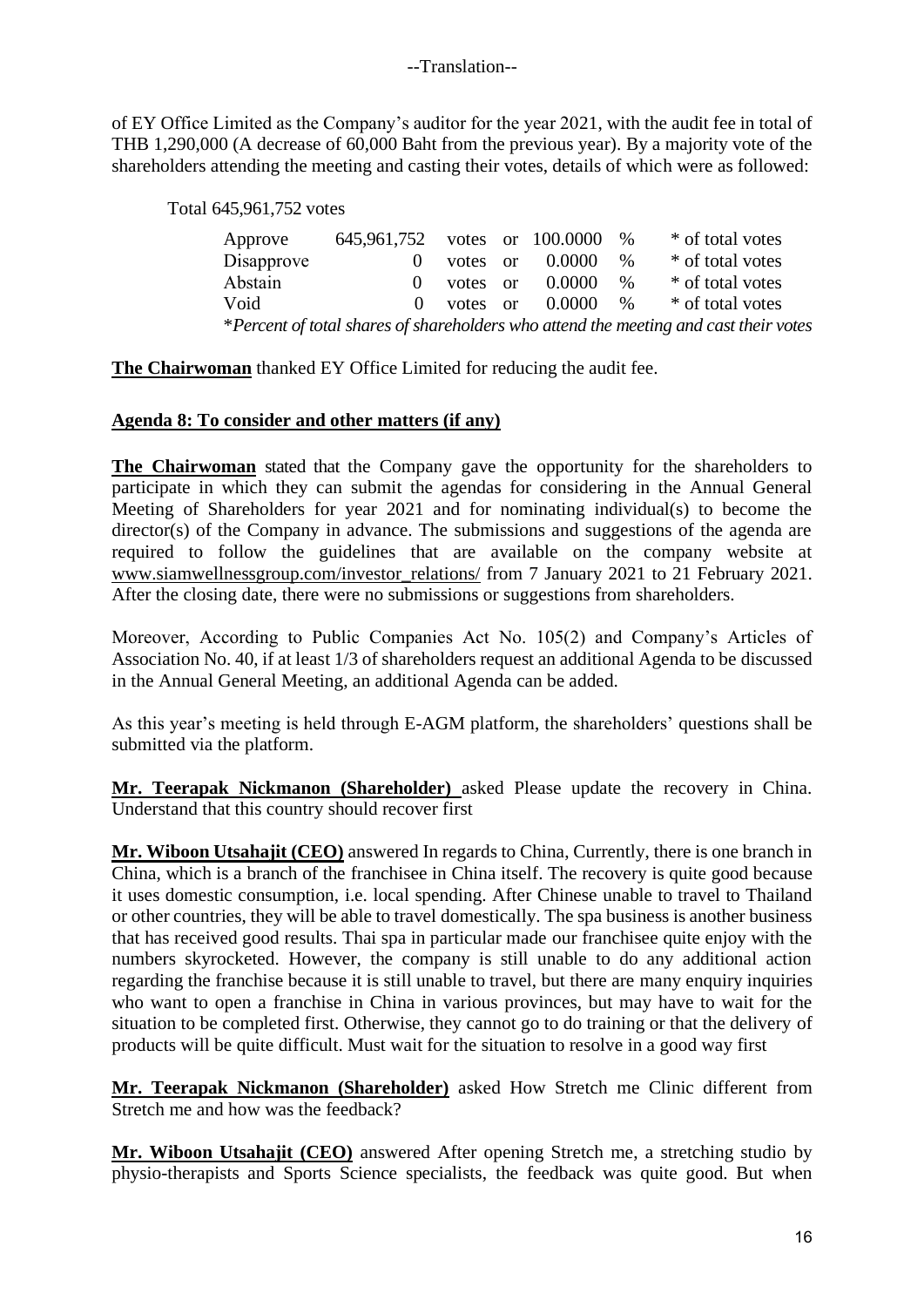physical therapists were involved, there was another group of customers who wanted to use the services in a way to heal by continuing physical therapy after having been treated with a doctor at the hospital There is a doctor to give a prescription on how to do physical therapy. But since it is not a clinic, it is still unable to serve this group of customers. So the idea was to make one branch of Stretch me a clinic, only by physical therapist. Which can perform treatment according to the doctor's orders. At the same time, it can reimburse expenses. It depends on the insurance company that if you can use the clinic outside. It will be another way for customers to reimburse expenses with insurance companies and trying to break it down is about wellness, because after the coronavirus, many companies have focused on wellness because people are taking more care of their health and taking care of themselves. It is a good way to start a wellness business, as Siam Wellness Group already has a background in wellness, thus taking on another level to start as a clinic.

**Mr. Teerapak Nickmanon (Shareholder)** asked What is Dr. Spiller Pure Skin Care Solutions? How was the feedback?

**Mr. Wiboon Utsahajit (CEO)** answered From the moment of being locked down The company cannot open the service. Company explored how it is going to be able to generate income. The company has imported facial products in the Dr. Spiller, a German skincare brand that the company is the Sole Distributor. Customers can see the results clearly after use. After customers sharing their comments or feedback online, it has caused a continuous flow of word of mouth, making it possible to sell a lot of this product online. So it comes that if customers are popular with this product, then there should be a salon that will be able to offer a facial treatment that uses Dr.Spiller products using all German techniques. Thus, the company has rebranded from the facial Spa of Face care by Let's Relax to Dr. Spiller Pure Skin and another branch opened at Central World. In the opening period before second and third waves of COVID-19, there were quite a lot of customers coming to use the service and has repeatedly use the service. It is expected that after the situation has resolved, it will return to popularity once again.

**Mr. Teerapak Nickmanon (Shareholder)** How confidence is the Company in the recovery. Is there a need to increase capital or how do you rely on funding sources. If the COVID situation ends, how confident are you for the working team?

**Mr. Wiboon Utsahajit (CEO)** answered From this situation, in terms of finance, it can still support the company. From the company's existing cash flow, it should be able to survive for about a year to a year and a half without raising capital. However, if there is a crisis, there are other options besides the capital increase. Now the management is looking at options to prepare, but as of now there is no need to raise capital.

On the matter of confidence from the COVID situation according to Marketing Oops China Market Inside survey from Thai Chinese Intelligence Center or TCIC survey of Chinese tourists that after COVID Which country will Chinese tourists travel the most if the event is calm? Thailand is the number one place where 55% of people want to come to Thailand, leaving 24% from Japan, 11%, Korea, 5%, and Europe and America with 5% depending on the number of vaccines that can be injected in each other. If Thailand is able to vaccinate up to 70% of our own people, then tourists will be happy to come back. And in provinces that want to visit Bangkok come first at 40%, Phuket ranked second at 34%, Pattaya third at 12% and Chiang Mai ranked fourth at 10%. which are the cities that we already have branches. It is expected that after the situation has improved, tourists will return to use the service. Causing the company to quickly revive